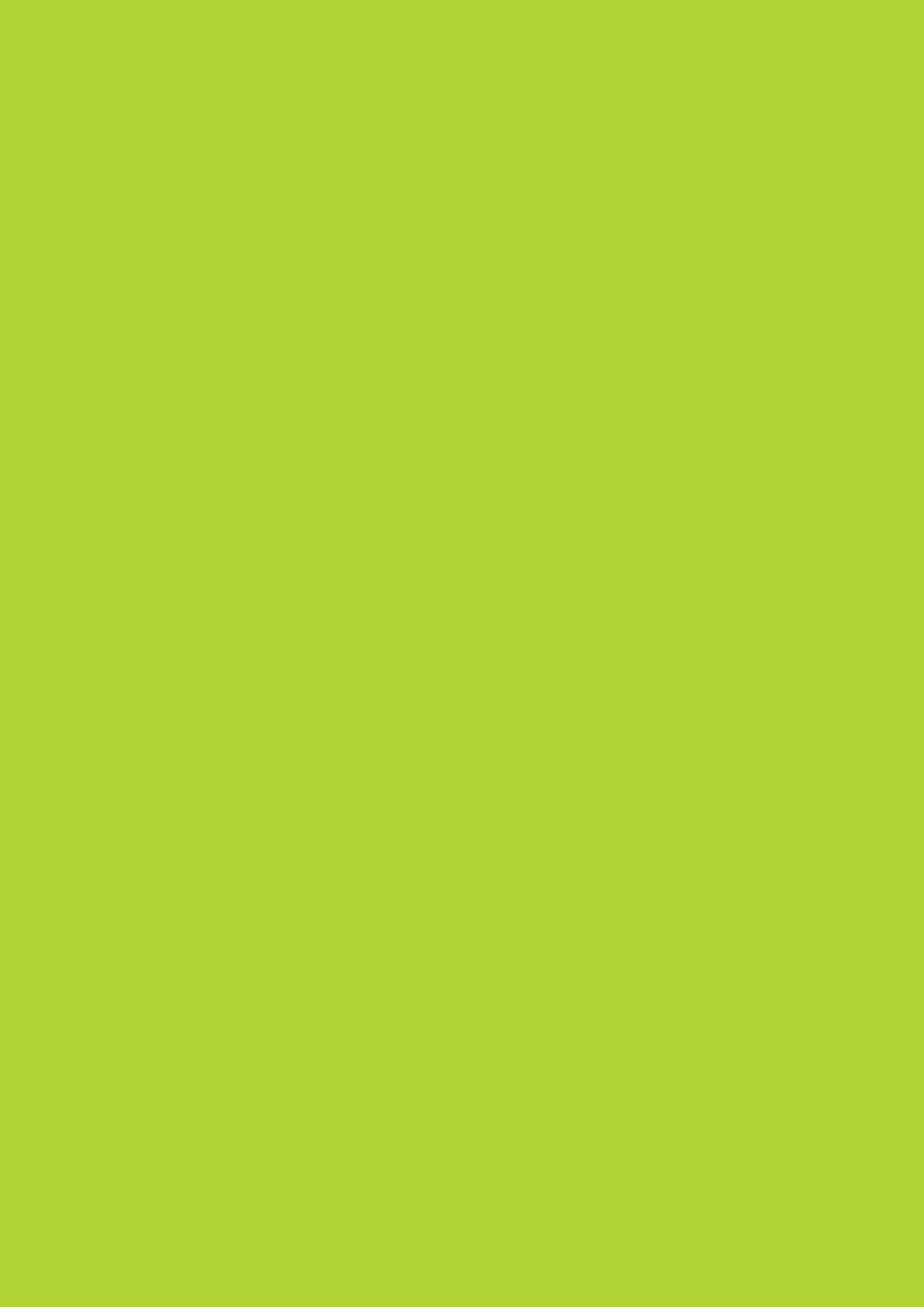

The Skills Framework for Early Childhood Care and Education (ECCE) sector is a key initiative under SkillsFuture. It is a forward-looking document to guide interested individuals to join the sector and for educators to work towards larger job roles. It is developed by the Early Childhood Development Agency (ECDA) and the Singapore Workforce Development Agency (WDA), together with educators, employers and unions. It is also part of the SkillsFuture movement to promote mastery and recognition of skills, and to foster a culture of lifelong learning.

Through the Skills Framework, we hope to share with you key information such as wage information, workforce profiles and career pathways, so as to guide you in your decision to become an early childhood (EC) educator.

A key feature of the Skills Framework is the recognition of prior learning and competencies attained on-the-job. Support will be provided to every individual who is interested in joining the sector, or currently in the sector.

This Guide is for you if:

- you are interested in a career in the ECCE sector, or
- you are an in-service EC educator

If you have the passion to work with children, we invite you to join the early childhood profession. As an educator, you hold the key to inspiring young minds and preparing them for their future and for life. Join us to realise our vision of giving every child a good start!

*For more information on the Skills Framework for ECCE, please visit www.skillsfuture.sg/skills-framework/ecce.* 

#### For a Fulfilling Career in the Early Childhood Care and Education (ECCE) Sector 5 MUST-KNOWS

**01 03 02 04** Why Quality ECCE is Important Where the Opportunities are for You How the Government Supports You What it Takes for You to be an Inspiring EC Educator Page 01  $\degree$  Page 07  $\cdot$  Page 03  $\cdot$  Page 15

> **05** What's Next for You

> > Page 17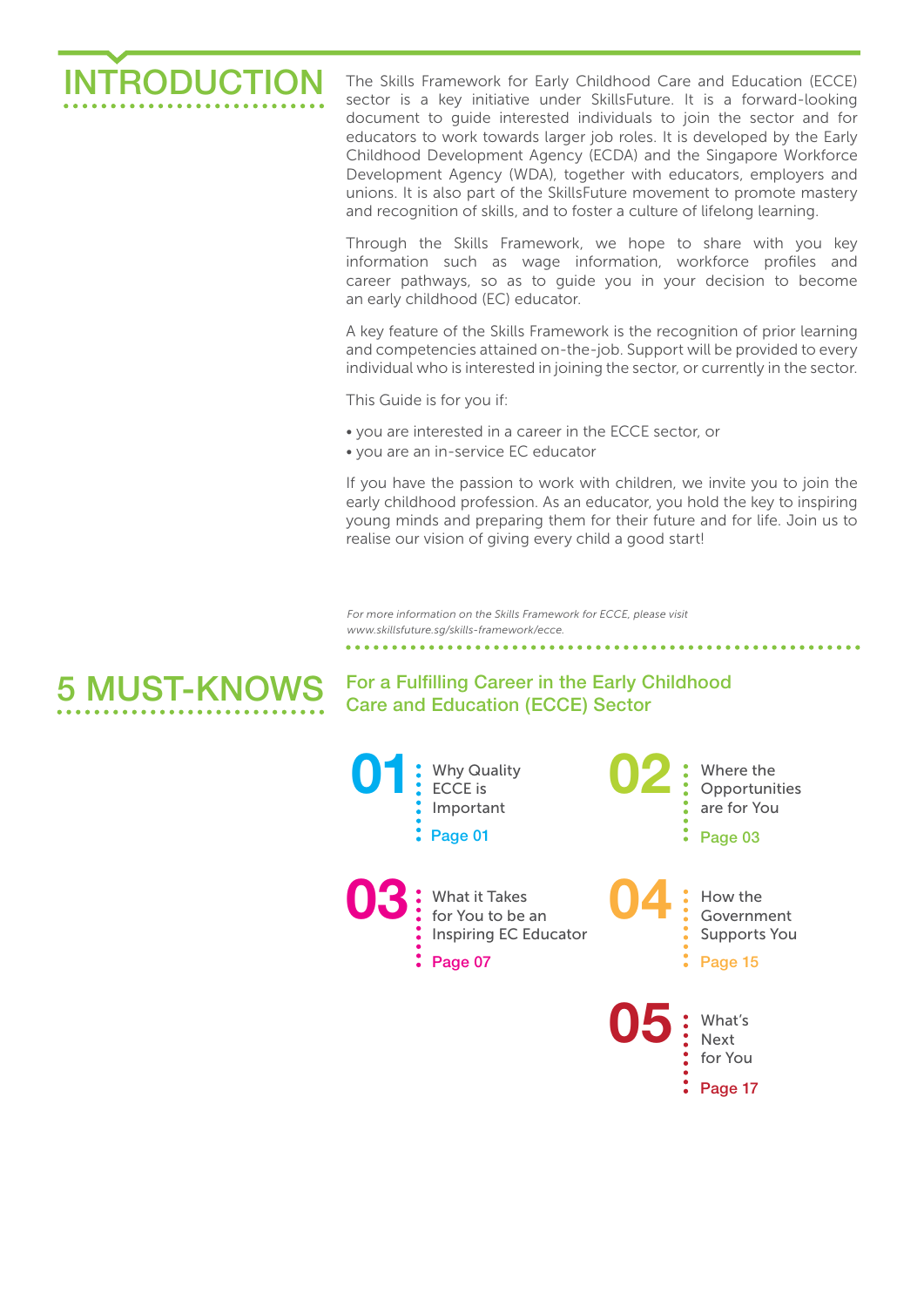## WHY QUALITY ECCE IS IMPORTANT

1

As an EC educator, you are key to creating rich and stimulating learning environments that ensure the desired learning outcomes for each child.

Quality Early Childhood Education has a strong positive impact on adult outcomes such as educational attainment, future earnings, health and socio-emotional development. These outcomes are strongly influenced by the experiences that young children have in their interactions with other people and with their environment.\*



*\*According to research in ECCE, such as the Effective Pre-School and Primary Education (EPPE) study1 and other studies2.*

<sup>1</sup> Sylva, K., Melhuish, E.C., Sammons, P., Siraj, I. and Taggart, B. (2004). The Effective Provision of Pre-School Education (EPPE) Project: Technical Paper 12 - The Final Report: *Effective Pre-school Education.* London: DfES / Institute of Education, University of London.

*<sup>2</sup>* Heckman, J. J., and D. V. Masterov. (2007). "The Productivity Argument for Investing in Young Children.*" Applied Economic Perspectives and Policy 29*(3): 446–493.

Administration for Children and Families. (2002). *Making a difference in the lives of infants and toddlers and their families: The impacts of early head start.* (Final technical report). Washington, DC: US Department of Health and Human Services.

Pence, A. (2008). Introduction. *Contemporary Issues in Early Childhood,* 9(3),189–90.

Woodhead, M., & Oates, J. (2009). *Early childhood in focus.* Milton Keynes, England: The Open University. Center on the Developing Child at Harvard University (2009). In brief: The science of early childhood development. Retrieved from http://developingchild.harvard.edu/.

1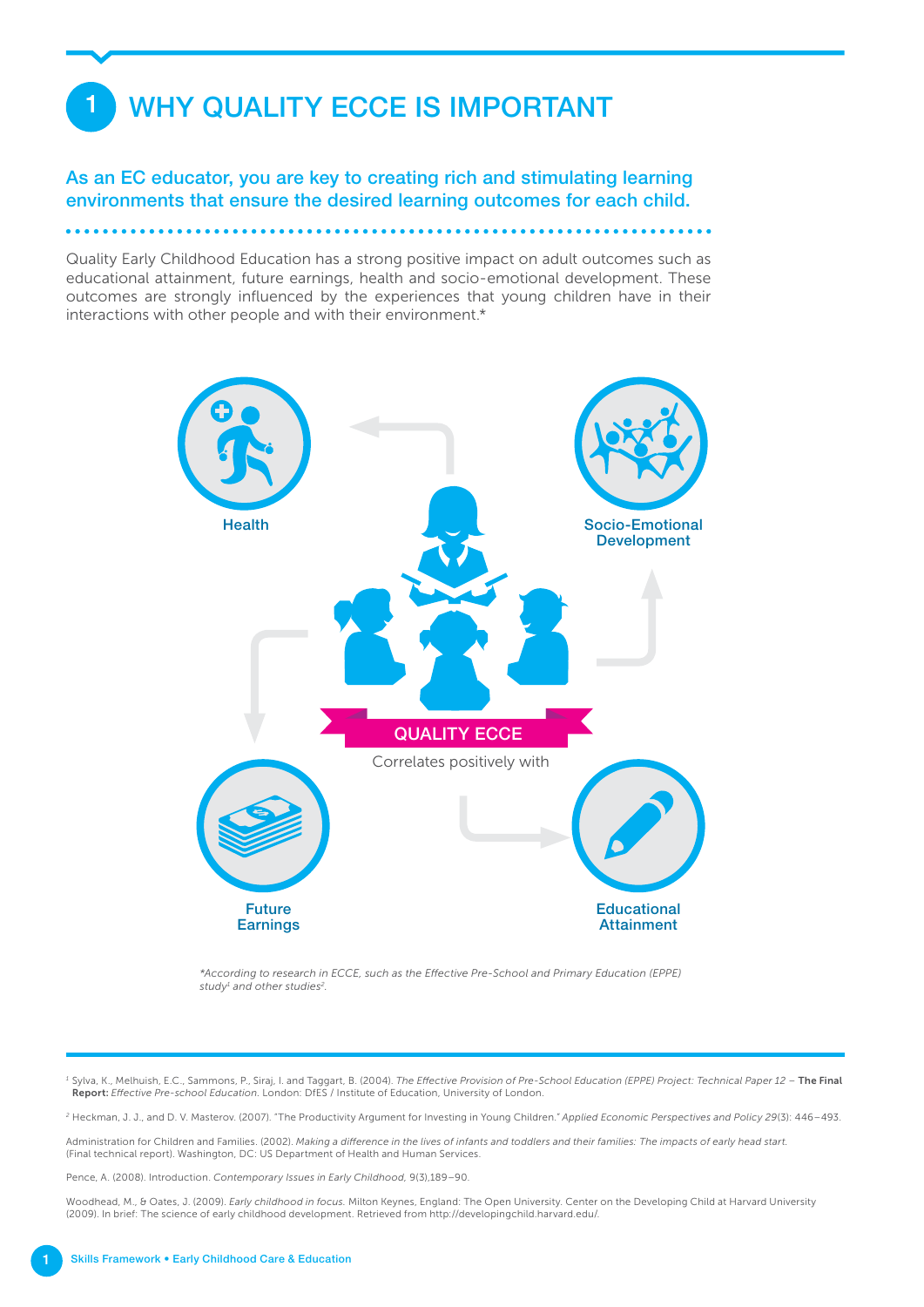### Ms Alicia Tang Bee Kay

Teacher, PCF Pasir Ris East Blk 216–213

### Winner, ECDA Outstanding Early Childhood Teacher Award 2013



## $f_{\bullet}$  ... the importance of quality education... keeps me motivated in ensuring that I do make a difference in the lives of young children...

In 1996, I made a career switch to fulfil my dream of being an early childhood educator. Over the years, I have grown in my appreciation and understanding of the importance of quality education. This keeps me motivated in ensuring that I do make a difference in the lives of young children.

I believe in the importance of instilling sound values in young children, through modelling positive behaviour and attitudes, to nurture their love for learning. Children should grow in respect and appreciation towards individuals, and understand the value of perseverance in overcoming challenges.

I also believe that learning is an active and ongoing process for both educators and children. Children, as active and competent learners, are capable of developing a greater understanding of the world through their observations. To provide the best learning experiences for children, it is essential for me to continue to upgrade myself and keep abreast of developments in this field.

With support from my kindergarten, I obtained a Diploma in Early Childhood Care and Education (Teaching) in 2004 and received the Best Academic Performance award. I am currently pursuing a degree in Early Childhood Education to better equip myself to contribute more effectively to my kindergarten and the sector.

As an early childhood educator, it is my responsibility to equip the children under my care with skills for living in the 21st century. Tapping on their boundless curiosity about the world, I hope to nurture in them a love for learning.

2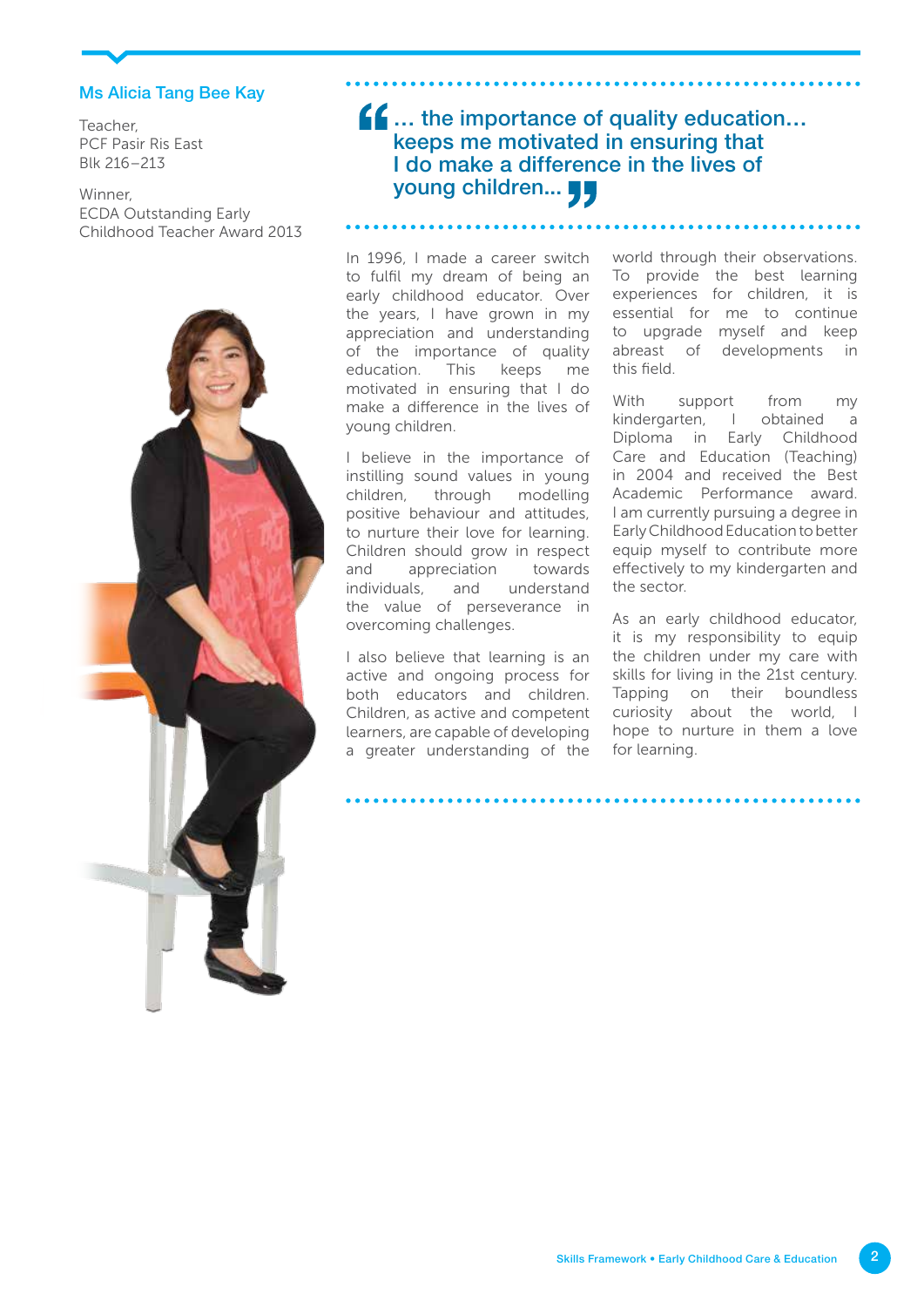## WHERE THE OPPORTUNITIES ARE **FOR YOU**

The ECCE sector comprises Early Childhood Development Centres, i.e. child care centres and kindergartens. You can choose to work in either one.

. . . . . . . . . .



Both offer early childhood development programmes tailored to the needs of children of various ages. These include learning activities that develop language and literacy, numeracy, social and emotional skills, inquiry and problem-solving skills, motor skills, as well as aesthetics and creative expression.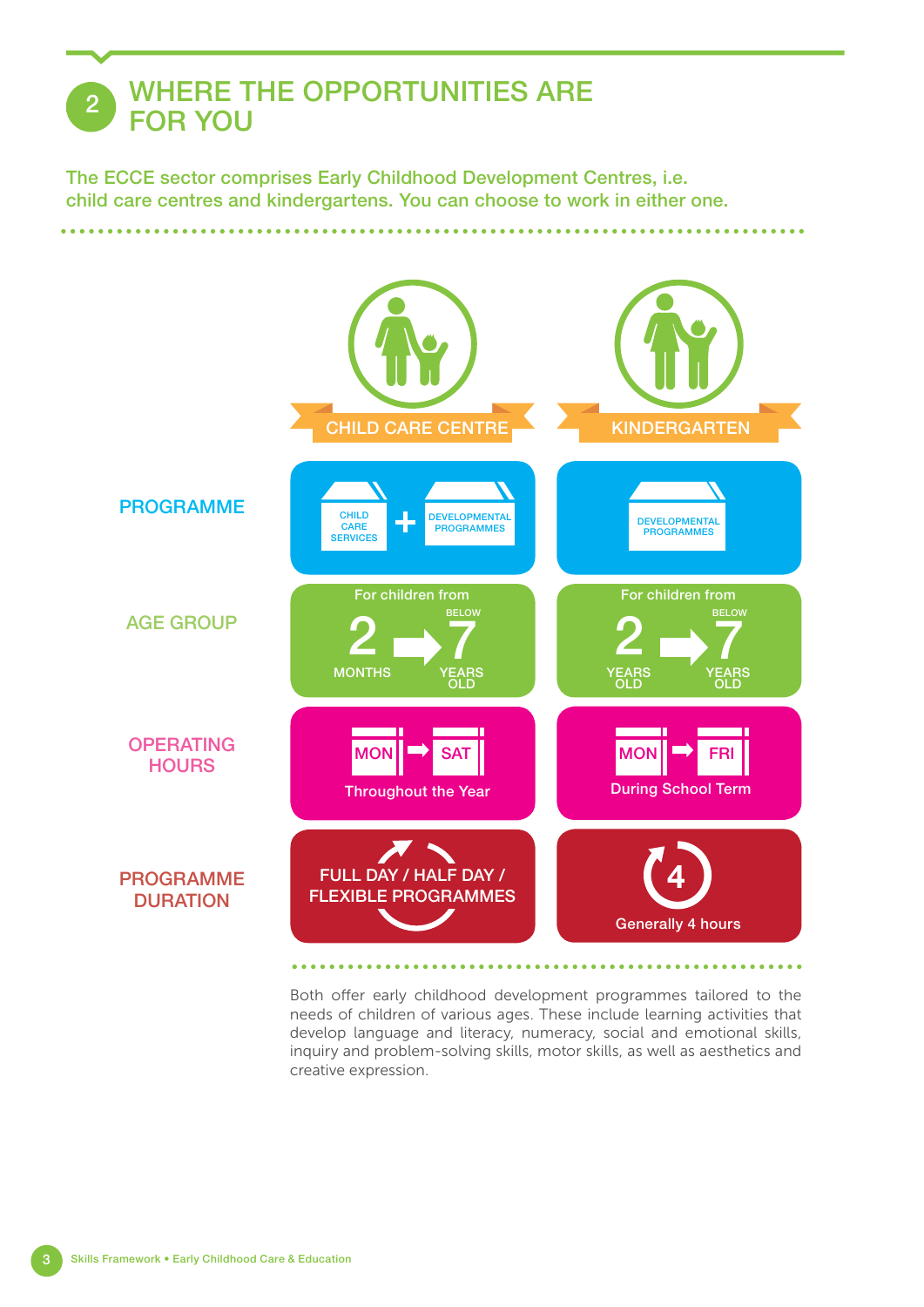

## Rising Demand for Early Childhood Services

The ECCE sector has seen significant growth over the past few years, and is expected to continue to grow strongly in line with rising demand for early childhood services.







## Growing Number of Early Childhood Development Centres



*Figure 1 : Number of Early Childhood Development Centres in Singapore*

Between 2008 and 2015, the number of early childhood development centres (both kindergartens and childcare centres) has increased from about 1,200 to about 1,700 throughout Singapore.



### More and Better Employment Opportunities

A wide variety of employment opportunities are available in the sector to fit diverse educational and skills profiles. As of May 2016, there are about 16,000 early childhood educators, and we expect about 2,000 more will be needed over the next two to three years.

#### **MAY** MAY 16,000<br>2016 EC Educators 2,000 In 2–3 years time

| L                                 |  |
|-----------------------------------|--|
| <b>EMPLOYMENT</b><br><b>TERMS</b> |  |
|                                   |  |
|                                   |  |
|                                   |  |

### Improved Remuneration and Benefits

Salaries for qualified early childhood educators have improved in recent years, and fresh graduates can find employment terms that are competitive with other sectors.









### Enhanced Support for New Entrants and In-Service Educators

Early Childhood educators hold the key to inspiring bright, inquisitive young minds and preparing them for life. The Government is committed to supporting early childhood educators with the passion and heart to give every child a good start. There are many pathways for prospective entrants to join the sector e.g. placeand-train programmes or full-time courses. There are also many professional development opportunities for incumbent educators to prepare themselves for larger roles. Please refer to the infographic on pages 15-16 for more details.



*For more information on the Skills Framework for ECCE, please visit www.skillsfuture.sg/skills-framework/ecce.*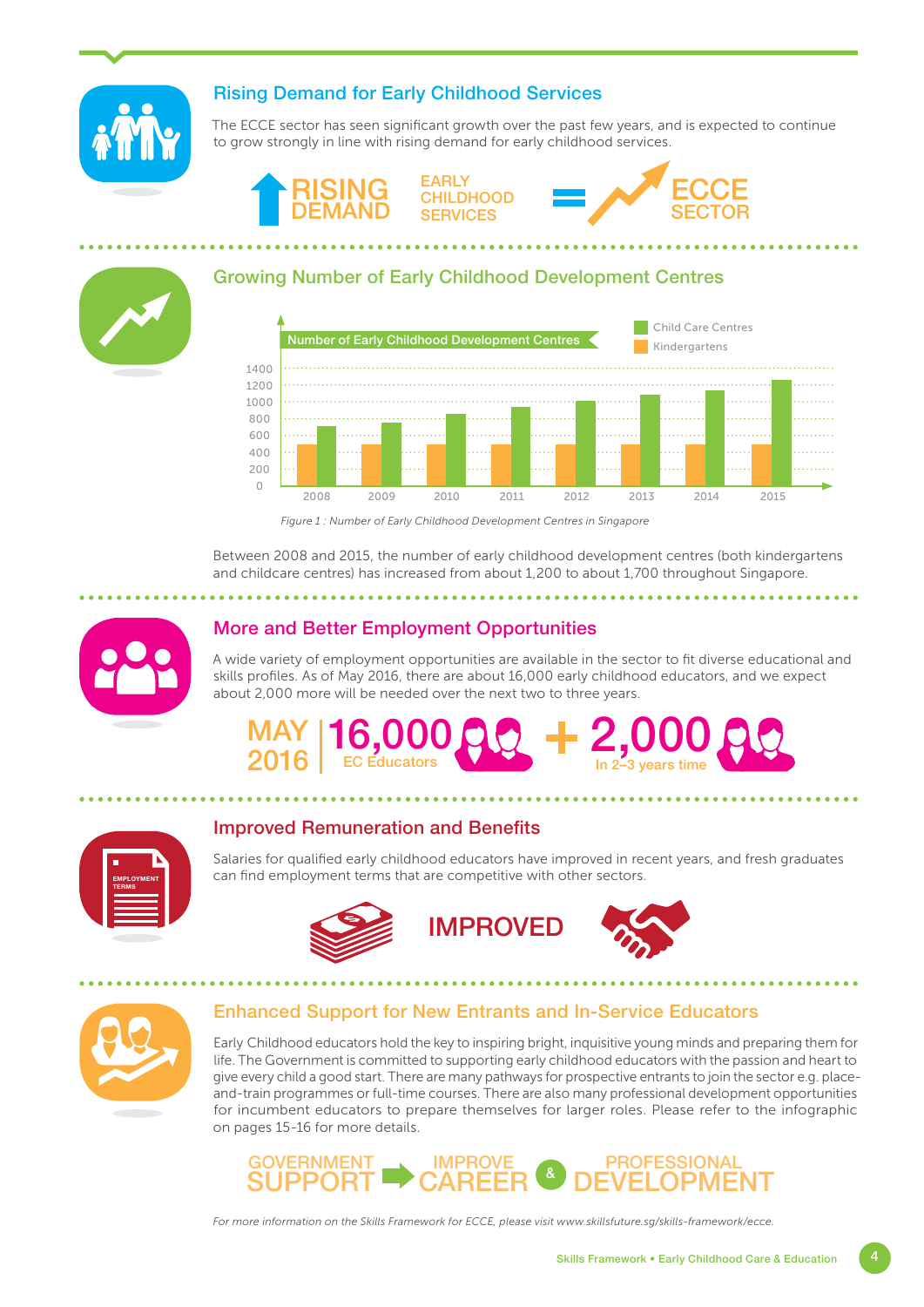### Mrs Yeong Huimin Clara

Principal, St. James' Church Kindergarten (Leedon)

Winner, ECDA Outstanding Early Childhood Educarer Award 2013



 $\blacksquare$  I grasped every teachable moment and cultivated a deep sense of wonder and curiosity in the little ones under my care… I am currently developing myself as a mentor to teachers in my capacity as an early childhood leader… I know that with my current position, I can inspire my teachers to in turn nurture their children...

I have always enjoyed interacting with children. Working part-time in a child care centre after my O-levels affirmed my decision to be an early childhood educator.

To acquire the teaching skills as an early childhood educator, I pursued a degree in Early Childhood Studies two years after obtaining a Diploma in Early Childhood Education.

When I worked with children below 3 years, I was a singing teacher. I sang my instructions to encourage engaging cooperation, and actively facilitated their play experiences. Every moment was a learning opportunity. I grasped every teachable moment and cultivated a deep sense of wonder and curiosity in the little ones under my care.

I believe that every child is unique and it is important to embrace an ecological attitude in building empathetic relationships with the community of children and their families.

I am currently developing myself as a mentor to teachers in my capacity as an early childhood leader. Although I enjoy working directly with children, I know that with my current position, I can inspire my teachers to in turn nurture their children.

I aspire to groom dedicated and passionate educators through mentoring and empowering them to be leaders who will positively influence other early childhood educators.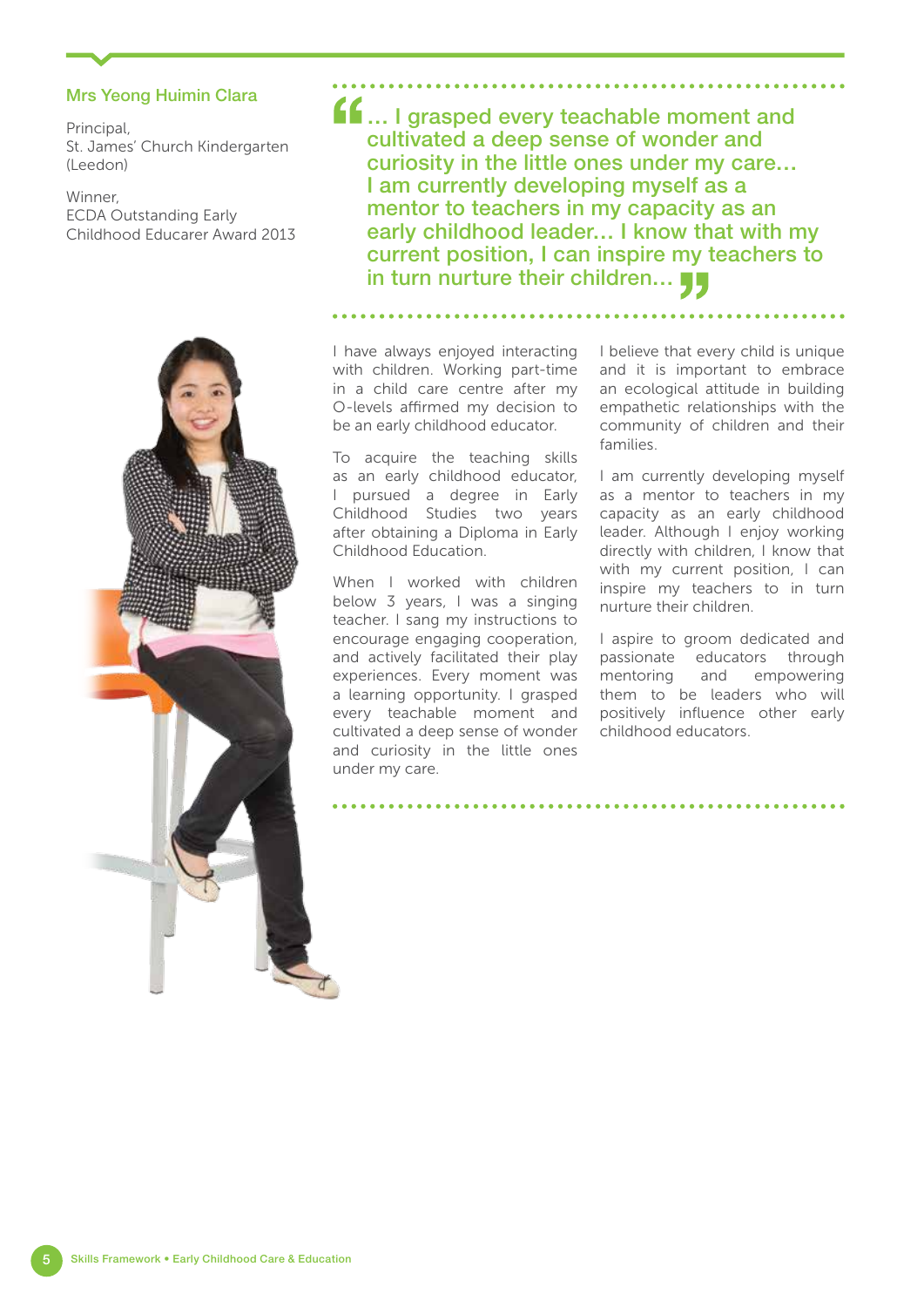### Career Pathways in ECCE

There are 3 tracks covering 13 occupations in the ECCE sector. You can aspire to progress within each track, as well as laterally between the Educarer and Teacher tracks in the ECCE sector. You can also choose to build your capabilities in niche areas of specialisation in teaching and learning. Some examples include learning support for children, music and movement, arts and creative expression. You can also specialise in learning support, to be equipped to work with children with mild developmental needs.



| <b>TRACK</b>          | <b>DEFINITION</b>                                                                                                                          | <b>SALARY RANGE<sup>1</sup></b> |
|-----------------------|--------------------------------------------------------------------------------------------------------------------------------------------|---------------------------------|
| <b>Educarer Track</b> | Educators on this track will work<br>with children aged 2 months to 4 years in<br>both kindergartens and child care centres <sup>2</sup> . | \$1,800-\$2,100                 |
| <b>Teacher Track</b>  | Educators on this track will work with<br>children aged 4 to 6 years in both<br>kindergartens and child care centres <sup>3</sup> .        | $$2,200 - $3,000$               |
| <b>Leader Track</b>   | Educators on this track will take on centre<br>or teacher leadership positions in both<br>kindergartens and child care centres.            | \$3,100-\$6,000                 |

*1 The salary ranges are aggregated from public and private sources and provide a reference of the general monthly salaries for educators at different job roles, based on information current as of 2015.* 

اءِ<br>Infant/Toddler Educarers will work with children aged 2 months to 3 years, while Beginning Educarers and related job roles will work with children aged *18 months to 4 years.*

*3Educators with a Diploma in Early Childhood Care and Education (Teaching), or equivalent, will be able to work with children aged 18 months to 6 years. The Teacher Track and related job roles are specific to educators currently deployed to work with children aged 4 to 6 years old.*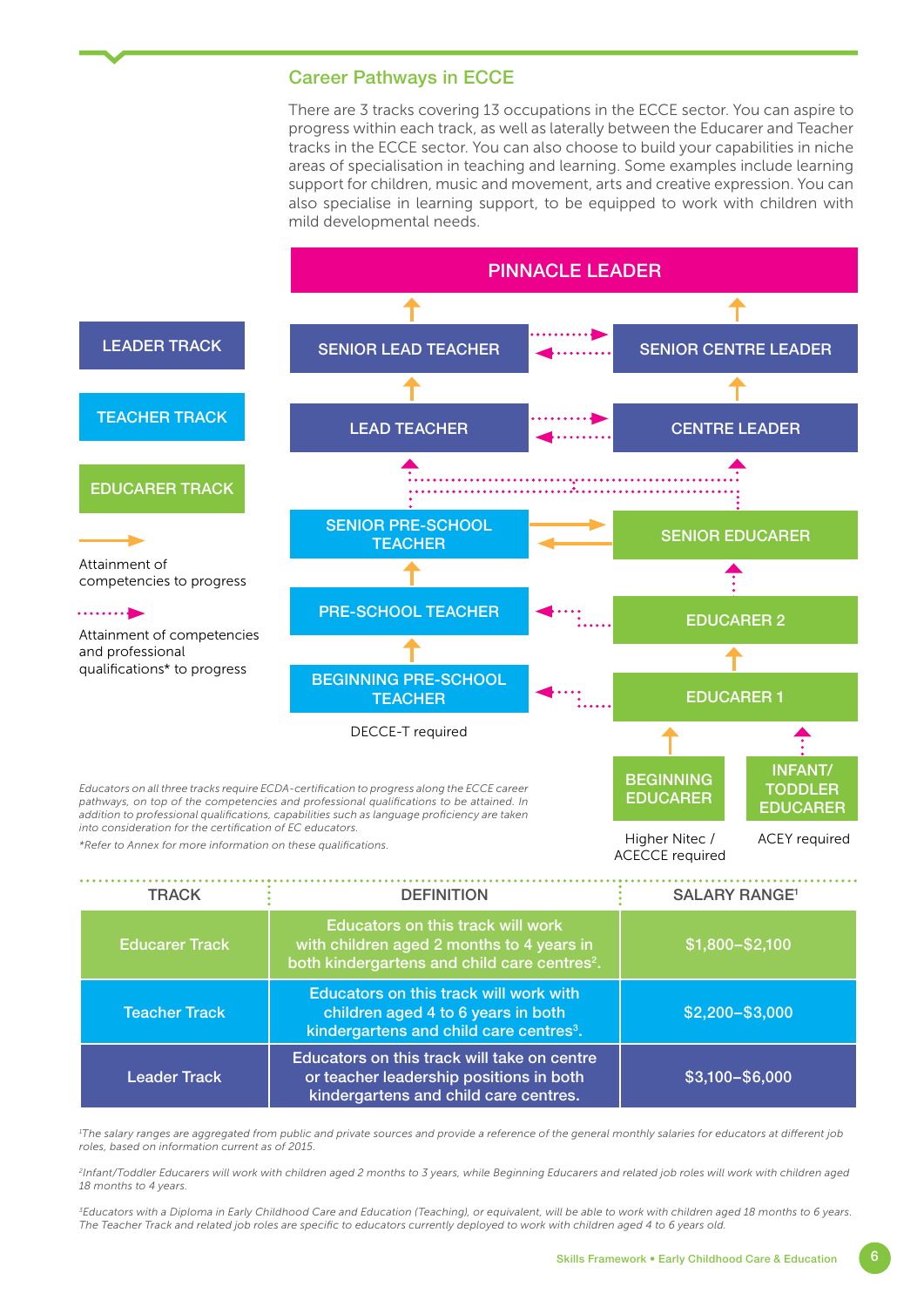## WHAT IT TAKES FOR YOU TO BE AN INSPIRING EC EDUCATOR

## Typical Attributes of an Early Childhood Educator

The early childhood (EC) educator is passionate about helping young children develop holistically. The EC educator is patient and respectful towards the individual child and his/her family, forming meaningful relationships with them. Willing to take risks, he/she perseveres through tasks and challenges, while displaying pragmatism, flexibility and creativity. The EC educator cultivates critical thinking, and supports the curiosity and love for learning in each child. With high levels of energy and a great sense of humour, the EC educator is ready to take on the day.

Dedicated to improving pedagogical practice and supporting the unique needs of each child, the EC educator is responsible for his/her own professional learning and engages in reflective practice. The EC educator actively contributes to the building of the EC fraternity through collaboration with peers.

Above all, the EC educator is a confident and competent professional, displaying integrity and commitment, and upholding the values of the profession.

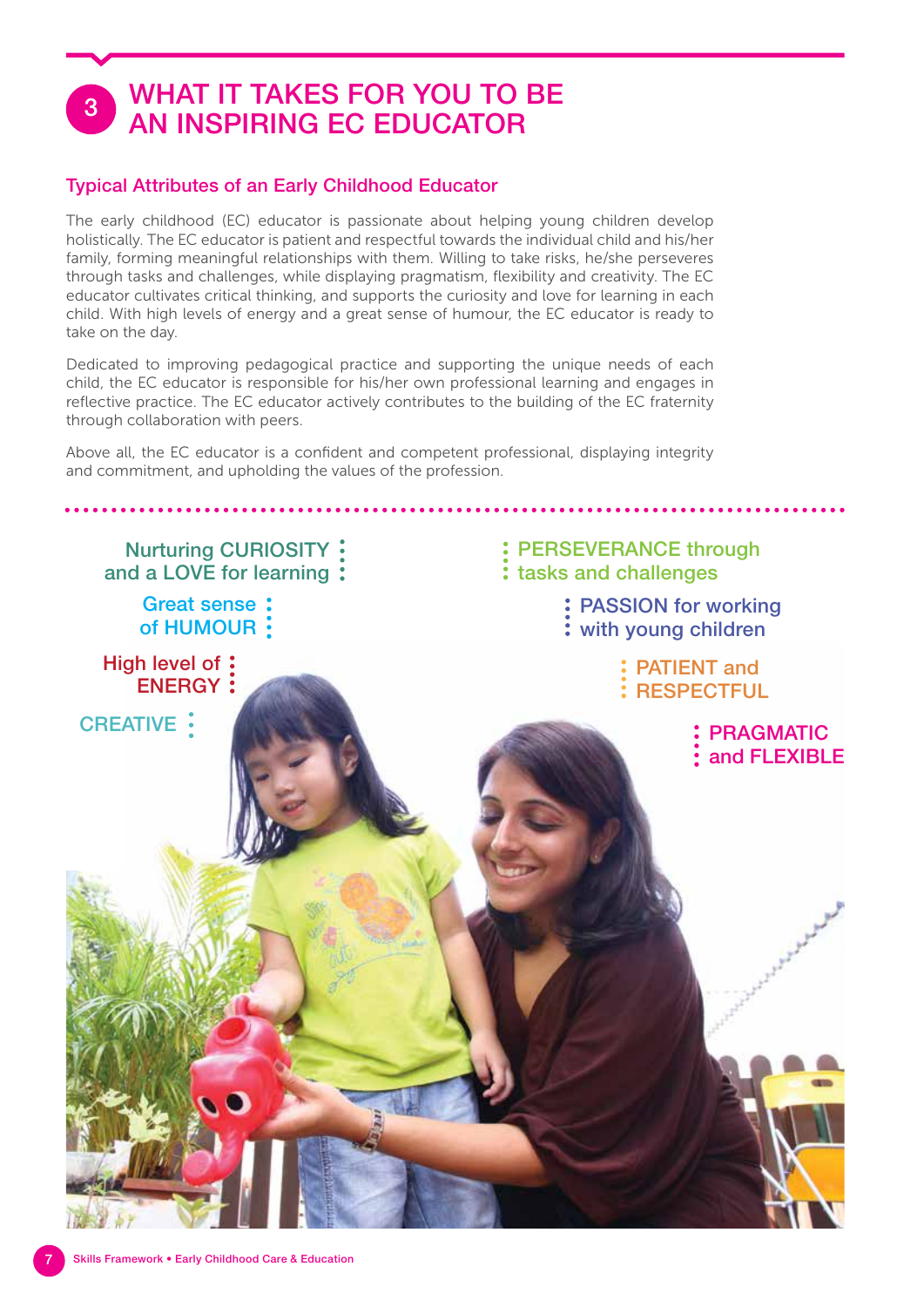### Ms Rajwant Kaur

Infant Educarer, Academy Kidz Inc Pte Ltd

Winner, ECDA Outstanding Early Childhood Educarer Award 2013

**f.f.** ... I soon discovered that Early Childhood Education is not just about caring for children, but also about scaffolding their learning and growth...

I have been an early childhood educarer for the past 18 years and will continue to be one for as long as I can. This is my true calling.

Knowing that I could care for and raise my three children, I did not think that being an Educarer would be a challenge. However, I soon discovered that Early Childhood Education is not just about caring for children, but also about scaffolding their learning and growth. It is about working with parents and providing them with timely support. It is also about being a team player and working cohesively with colleagues.

My years of professional development led me to excel both professionally and personally. I apply my learning in my classroom, reflect on my practice and share the knowledge with my colleagues and parents. I also innovate and create new materials for my children to explore with.

The Educarer is a selfless being and the rewards are immense. Nothing will stop me from learning and excelling in my field.

I believe that all children have the potential to excel. Thus, it is my duty to nurture them in their growth and create an environment that fosters learning.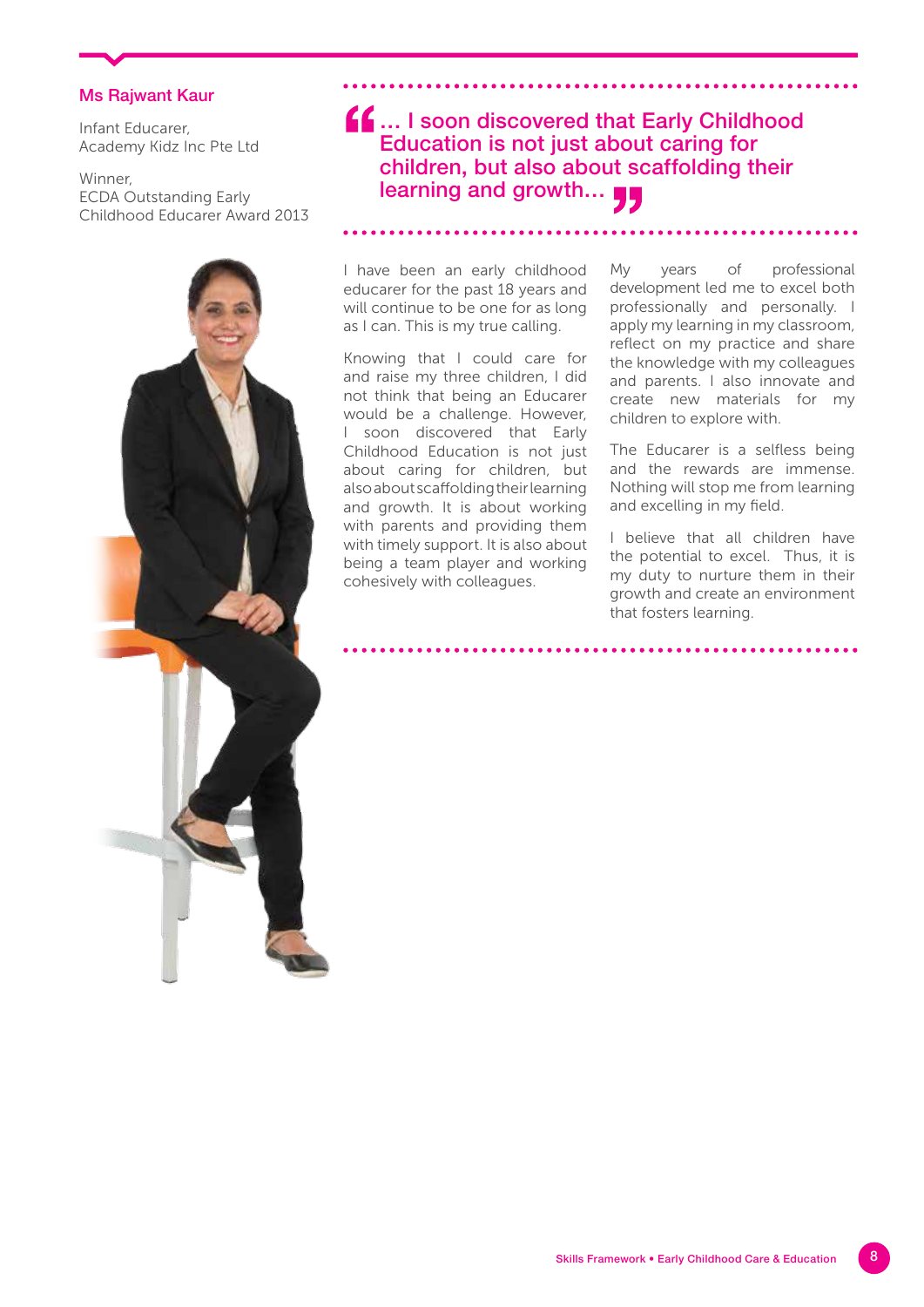### Ms Kartini Binte Sudirman

Teacher, PCF Bukit Panjang, Blk 254

Winner, ECDA Outstanding Early Childhood Teacher Award 2014



 $\blacksquare$  ... A key value that I have learnt... is the virtue of patience… Every child is unique and needs to learn at his or her own pace… As educators, we also need to see from children's perspectives to provide them with the appropriate guidance and intervention...

Relief teaching in primary schools ignited my passion for teaching young children and inspired me to enrol in the Diploma in Early Childhood Care and Education (Teaching) programme.

My personal philosophy is that every child deserves a quality education that is fun and explorative. As early childhood educators, we have the privilege of being our children's first teachers besides their immediate family. Therefore, we are key to laying the foundation for many more years of enjoyable and meaningful learning in their lives.

I am currently enrolled in an Early Childhood Care and Education degree programme, to further develop myself professionally and contribute to the sector. The types of professional development I have engaged in have impressed upon me the importance of being a reflective practitioner who continually refines her teaching and learning craft.

Early Childhood Education has helped shape my life as much as I aim to nurture the lives of the children under my care. A key value that I have learnt through my experience in this field is the virtue of patience. Every child is unique and needs to learn at his or her own pace without being rushed or pressured. As educators, we also need to see from children's perspectives to provide them with the appropriate guidance and intervention. After all, being an early childhood educator is about the children.

Skills Framework • Early Childhood Care & Education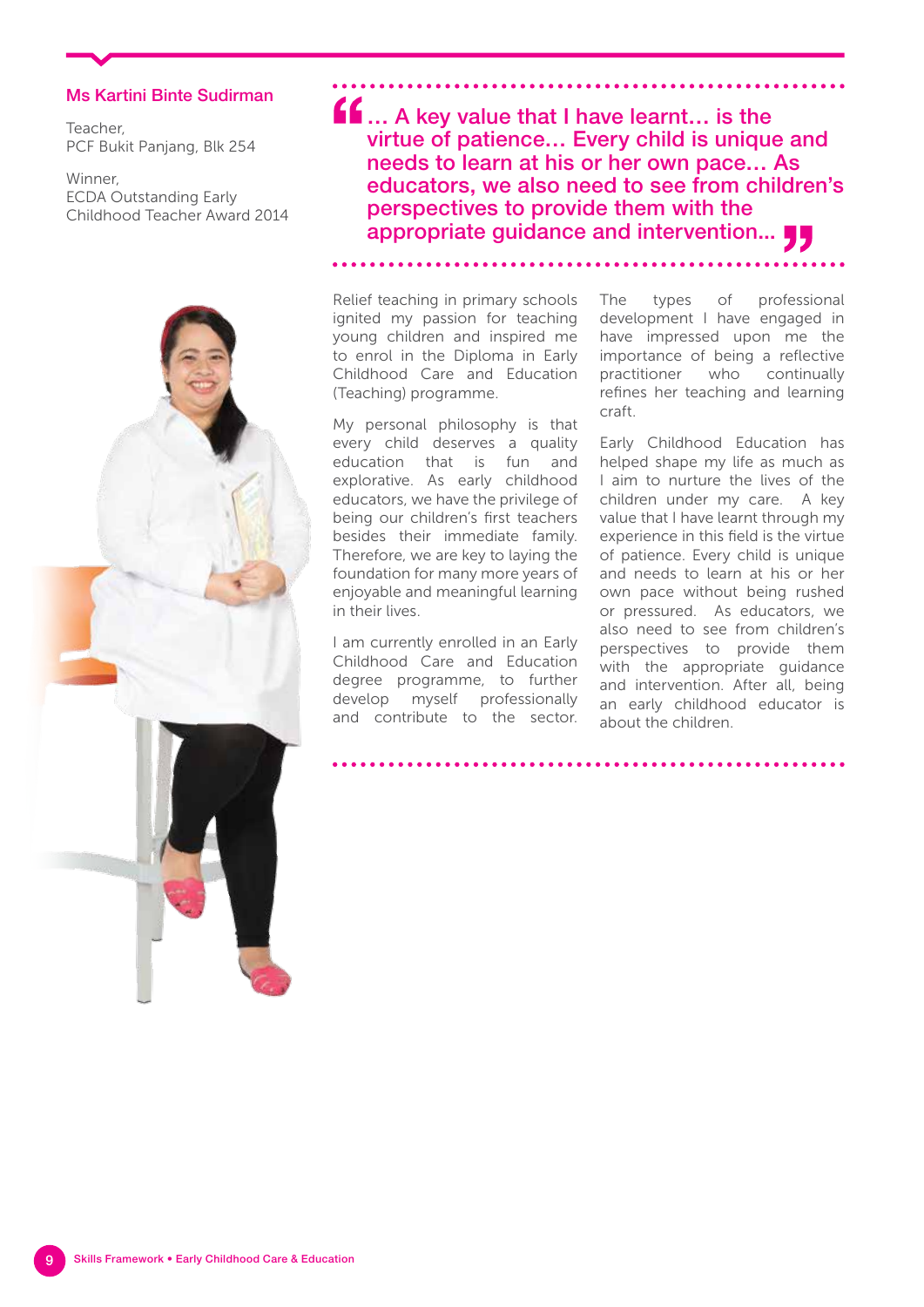### For Aspiring Educarers & Pre-school Teachers

If you are passionate about helping young children develop holistically and have the desire to nurture the curiosity and support the unique needs of infants and toddlers, you can receive training\* to acquire the relevant skills for one of the following occupations:



This is to ensure that all EC educators are equipped with relevant knowledge and skills to nurture the holistic development of children.

*\* Refer to Annex for ECCE Career Entry Criteria & Information.*

### What is the role of the Educarer?



The Educarer works with young children between the ages of 2 months and 4 years. He/she is passionate about and committed to helping young children develop holistically. The Educarer works closely with families to ensure that the best care is provided for their children. With dedication, resilience and confidence, the Educarer nurtures the curiosity in and supports the unique needs of each child.

### What is the role of the Pre-school Teacher?



The Pre-school Teacher works with children aged 4 to 6 years old. He/She cultivates critical thinking and supports the curiosity and love for learning in each child with varying strengths and abilities. The Preschool Teacher also forms meaningful relationships with each child and his/her family to ensure the child's holistic development and well-being. The Preschool Teacher is dedicated to improving pedagogical practice and displays professionalism and commitment in his/her role. A Pre-school Teacher can also take on additional training to become a Learning Support Educator (LSEd). The LSEd works closely with children with mild developmental needs and equips them with age-appropriate skills to optimise learning.

*You may refer to the Skills Framework for ECCE: A Guide on Occupations and Skills (Skills Map) for more information on skills and training programmes.*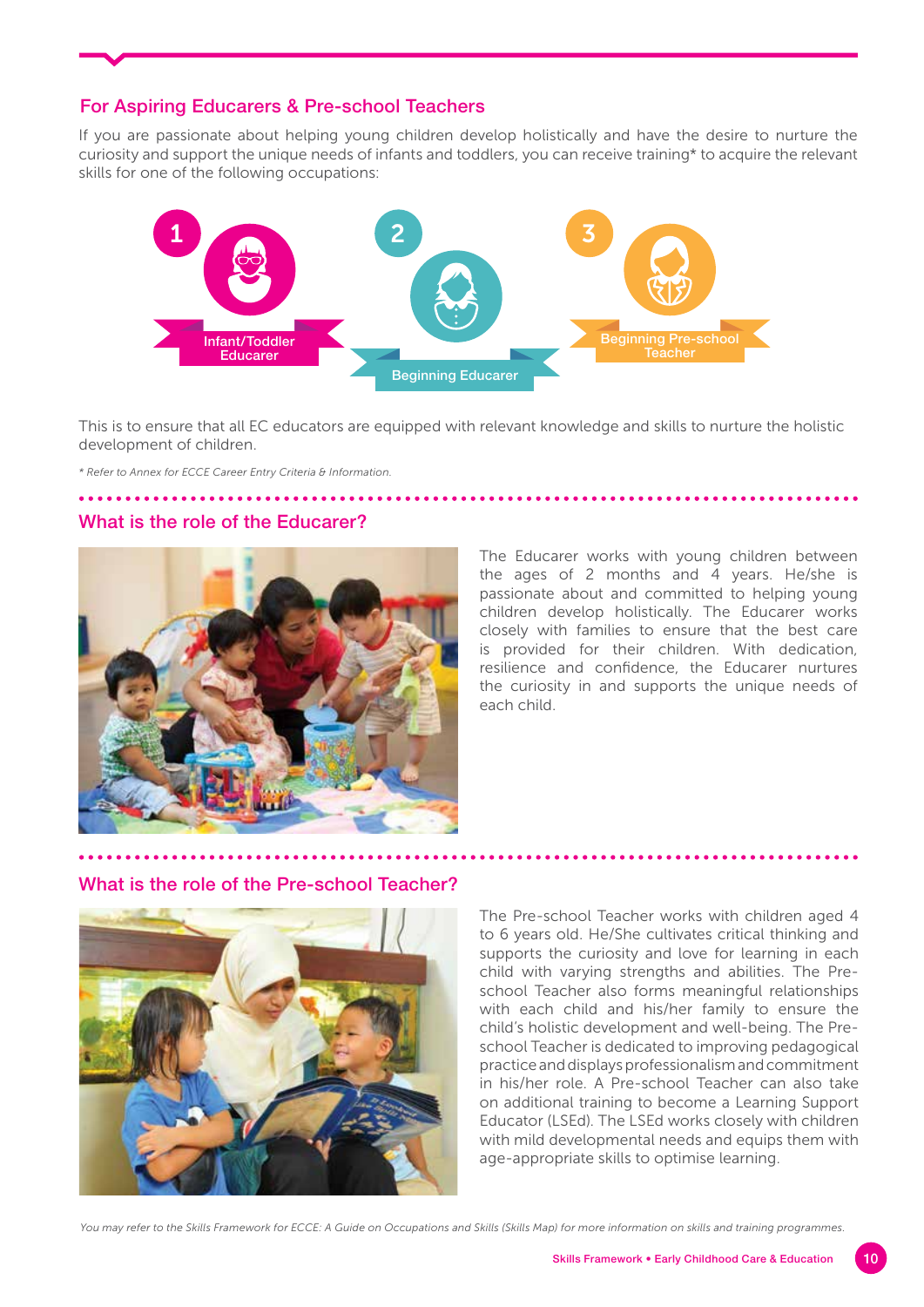### Ms Suhana Bte Salleh

Principal, My First Skool (Blk 803 Tampines)

Winner, ECDA Outstanding Early Childhood Leader Award 2013



**ff** ... As a leader now, I realise the need to ensure the professional growth and development of my teachers. I support and guide them through mentoring, and provide them with opportunities to share their reflections and good pedagogical practices... **44** 

My positive experience as an assistant teacher inspired me to follow my dream of becoming an early childhood educator. I realised that being an early childhood educator was not merely about teaching children, but also about learning and discovering new insights from them each day.

Through my experience as an early childhood educator, I believe that children learn best when they are provided with hands-on experiences and opportunities to explore and engage in meaningful activities.

Through continuous learning and upgrading of my knowledge and skills, I have attained my certificate, diploma and bachelor degree in

Early Childhood Education.

I always make the effort to translate my learning into practice, and feel a great sense of satisfaction when children enjoy their learning and show progress. In addition, receiving appreciation from parents and colleagues motivates me to continue to give my best.

As a leader now, I realise the need to ensure the professional growth and development of my teachers. I support and guide them through mentoring, and provide them with opportunities to share their reflections and good pedagogical practices.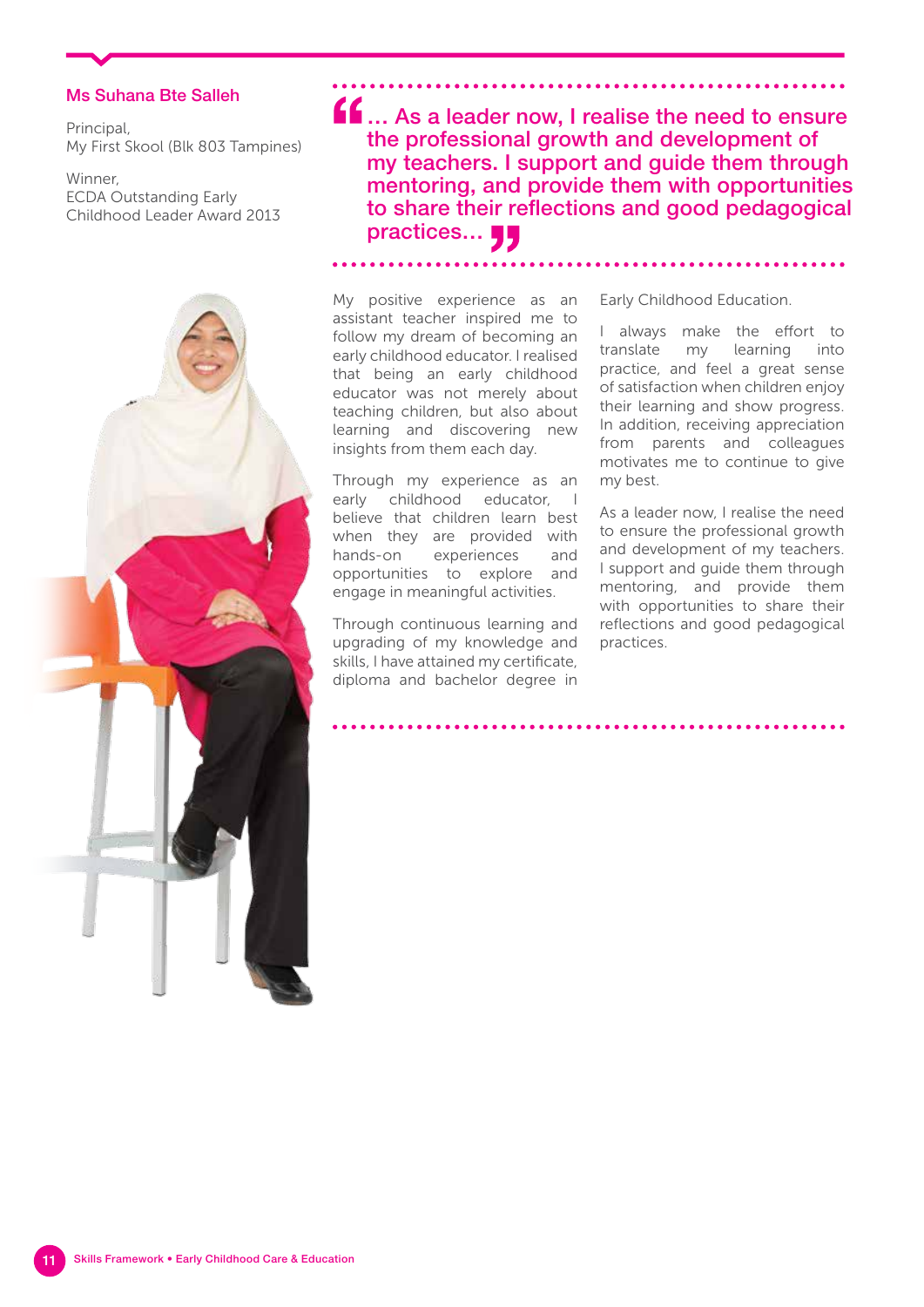## For Aspiring Leaders

If you are currently an in-service EC educator and you would like to take on the occupational role of teacher leadership or centre leadership, you can receive training\* to acquire the relevant skills for one of the following occupations:





*\*Refer to Annex for information on ECCE Leader Track Course Requirements.*

### What is the role of an EC Educator who takes on Teacher Leadership?



An EC educator who takes on teacher leadership is focused on developing high quality teaching and learning within his/her centre and/or the sector. The EC educator is a pedagogical change agent, building teaching and learning capacity through bringing to the fore effective teaching and learning practices. He/she is proficient in facilitating learning, doing so through various means such as professional/networked learning communities.

### What is the role of an EC Educator who takes on Centre Leadership?



An EC educator who takes on centre leadership fosters a shared vision among staff and nurtures professionalism and a culture of care, respect and collaboration within the centre. He/she sets the tone for learning in the centre, to ensure the holistic development of children. The Centre Leader develops structures and processes to facilitate sustained collaborative partnerships with stakeholders, and is also responsible for managing centre operations.

*You may refer to the Skills Framework for ECCE: A Guide on Occupations and Skills (Skills Map) for more information on skills and training programmes.*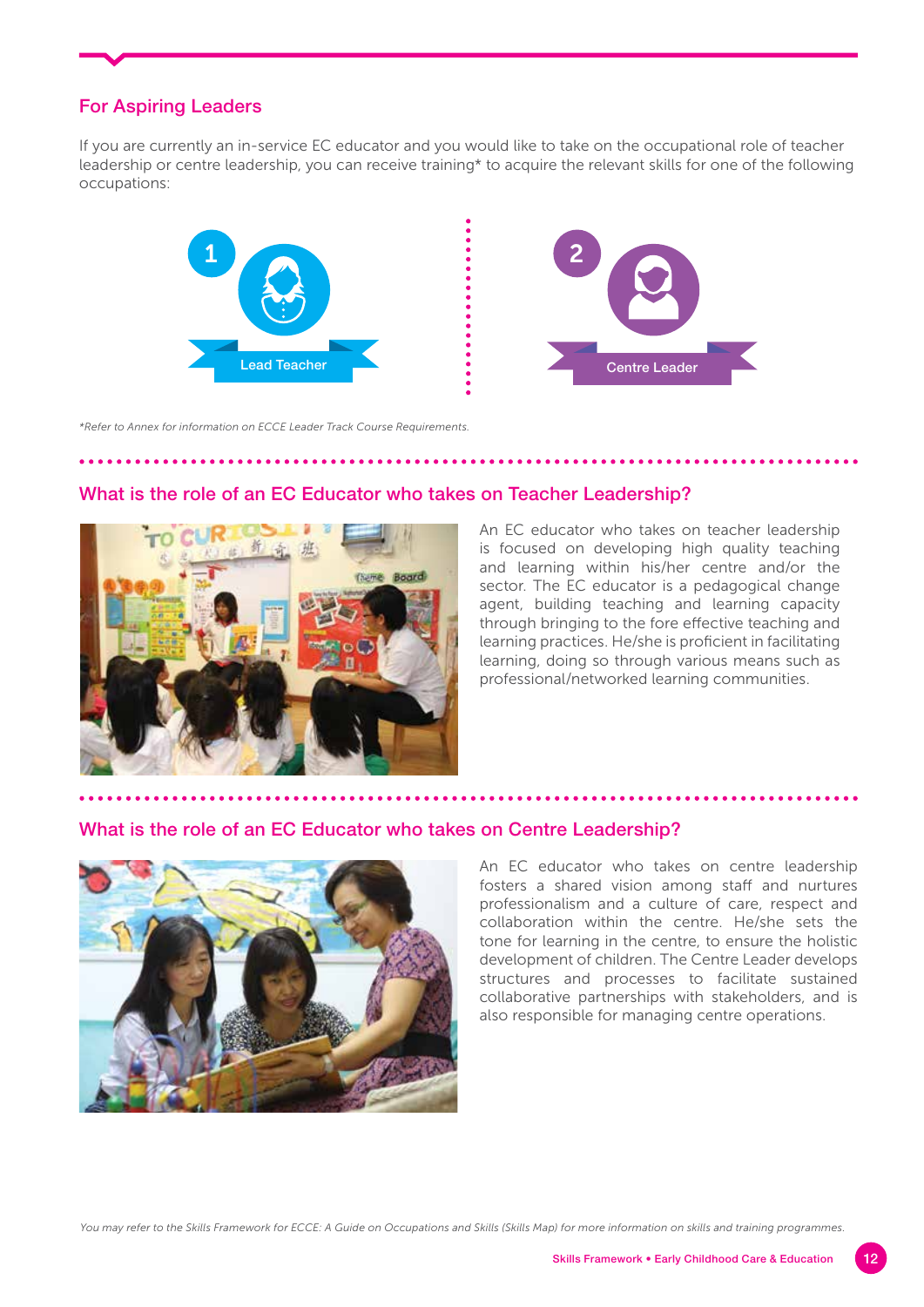### Ms Narayanasamy Pushpavalli

Principal, Ramakrishna Mission Sarada Kindergarten

ECDA Fellow

### Winner, ECDA Outstanding Early Childhood Leader Award 2013



 $f_{\text{max}}$  ... passion alone would not suffice, and that skills and knowledge are necessary... obtained my Master of Education (Early Childhood Education)… embarked on my leadership journey as Principal… As I reflect on my days in the corporate and Early Childhood fields, I realise that making a career switch was one of the wisest decisions I had made. Being in the ECCE sector has given me a strong sense of fulfilment and meaningful purpose in life...

Eighteen years ago, I made a mid-life career change from the corporate world to Early Childhood Education. While the initial days were plagued with doubts and adaptation was a challenge, I was propelled by my passion for teaching and being with young children.

Over time, I learnt that passion alone would not suffice, and that skills and knowledge are necessary for me to realise my passion for nurturing the lives of young children. I enrolled in the Certificate in Pre-school Teaching course in my mid-40s, and obtained my Master of Education (Early Childhood Education) in my mid-50s. During these years, I embarked on my leadership journey as Principal of the Ramakrishna Mission Sarada Kindergarten.

I view every situation as a learning opportunity, and continue to learn from the children, parents, peers, lecturers and the many people in my life. As a firm believer in the value of professional development, I also develop my teachers through mentoring, discussions, modelling of lessons, fine-tuning observation skills and peer sharing. The teachers discuss their aspirations with me and we plan their professional development together.

As I reflect on my days in the corporate and Early Childhood fields, I realise that making a career switch was one of the wisest decisions I had made. Being in the ECCE sector has given me a strong sense of fulfilment and meaningful purpose in life, allowing me to mature even as I help others develop and grow.

As early childhood educators, we are blessed with the unique gift to inspire and make a longlasting impact in the lives of young children. Thus, this gift should be received with a strong sense of responsibility and valued for the way it can better the lives of children, families and oneself.

Skills Framework • Early Childhood Care & Education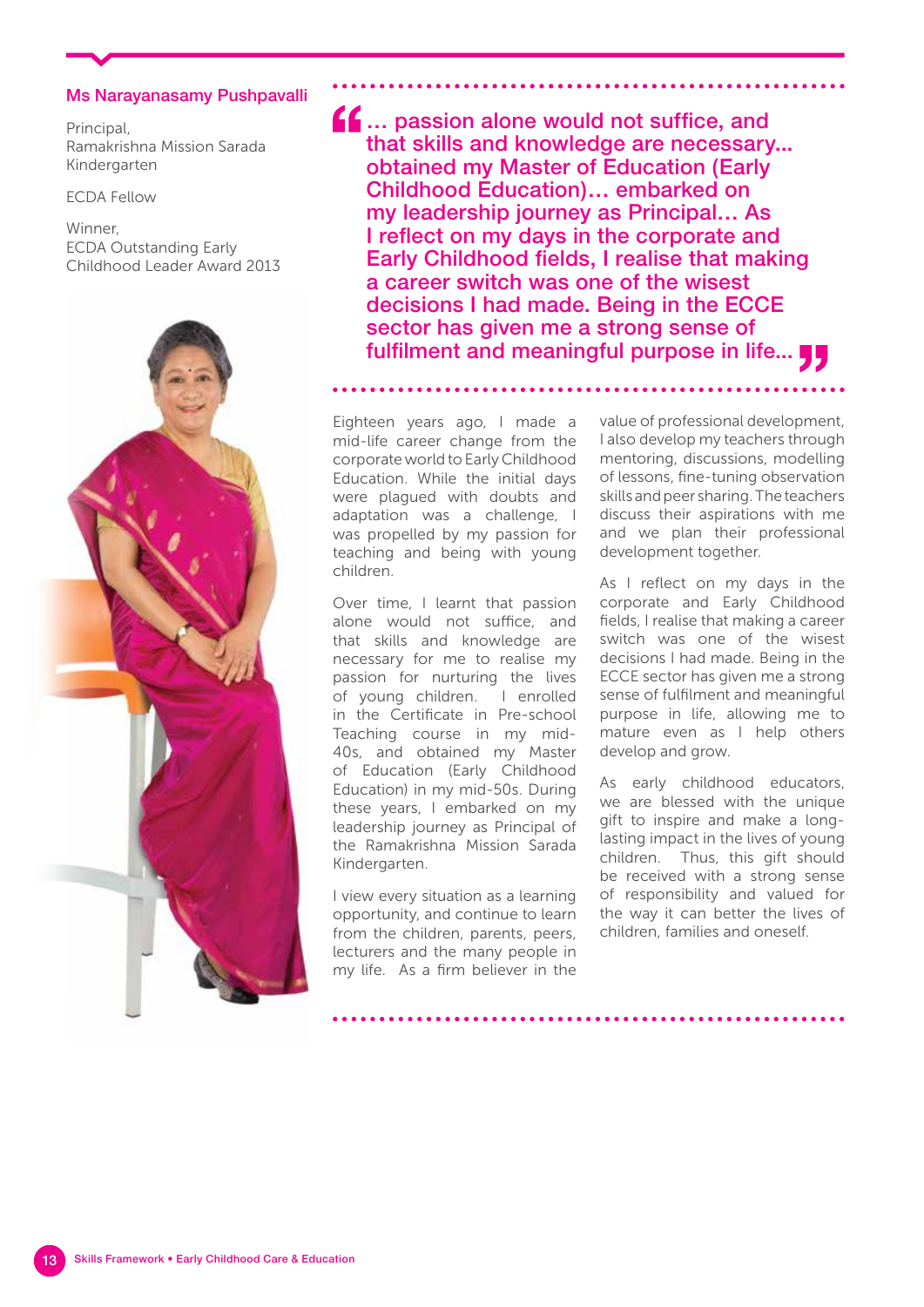## To be an Inspiring Leader Pinnacle Leader

### What does the Pinnacle Leader do?

The Pinnacle Leader is a transformational leader who works with ECDA to uplift the quality and image of the ECCE sector. He/she is an advocate of the mission, vision and values of the ECCE sector. He/she drives pedagogical excellence and fosters strategic partnerships within the ECCE fraternity and the wider community. He/she is a proponent of continuous learning and reflective practice, and role models how to establish a culture of continuous learning and research in teaching and learning. The Pinnacle Leader also serves as advisor and mentor to educators and leads in fostering a culture of collaboration and professionalism among educators.

# **PINNACLE LEADER** Advocate **Prive Pedagogical Transformational** Forge Strategic Advisor Role Model Mentor **Excellence Partnerships** Establish Culture Of Continuous Learning Inspire Innovation<br>Catalyst of Change Passionate Inspirational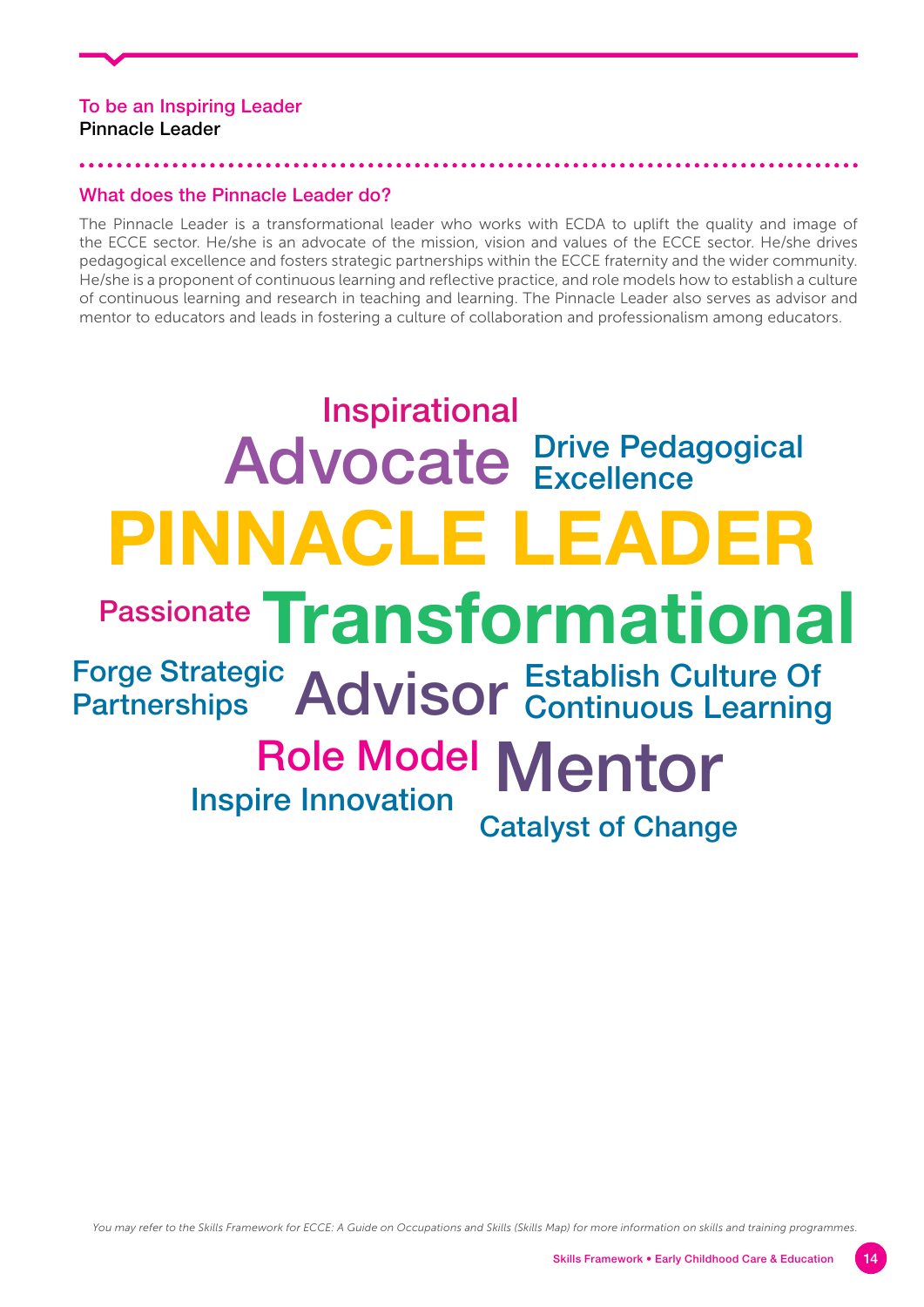# 4 HOW THE GOVERNMENT SUPPORTS YOU

The Skills Framework also includes an overview of the suite of manpower initiatives to recognise and support early childhood (EC) educators at every stage of their career.



# **SKILLSFUTURE INITIATIVES**



### **EDUCATION & CAREER GUIDANCE (ECG)**

Counsellors to help individuals make well-informed decisions on education, training and careers.



An online, one-stop education, training and career guidance portal for every Singaporean to plan their education, training and career paths.



**SKILLSFUTURE CREDIT**

Learning credits for all Singaporeans aged 25 years and above to pay for course fees for work-skills related courses supported by public agencies.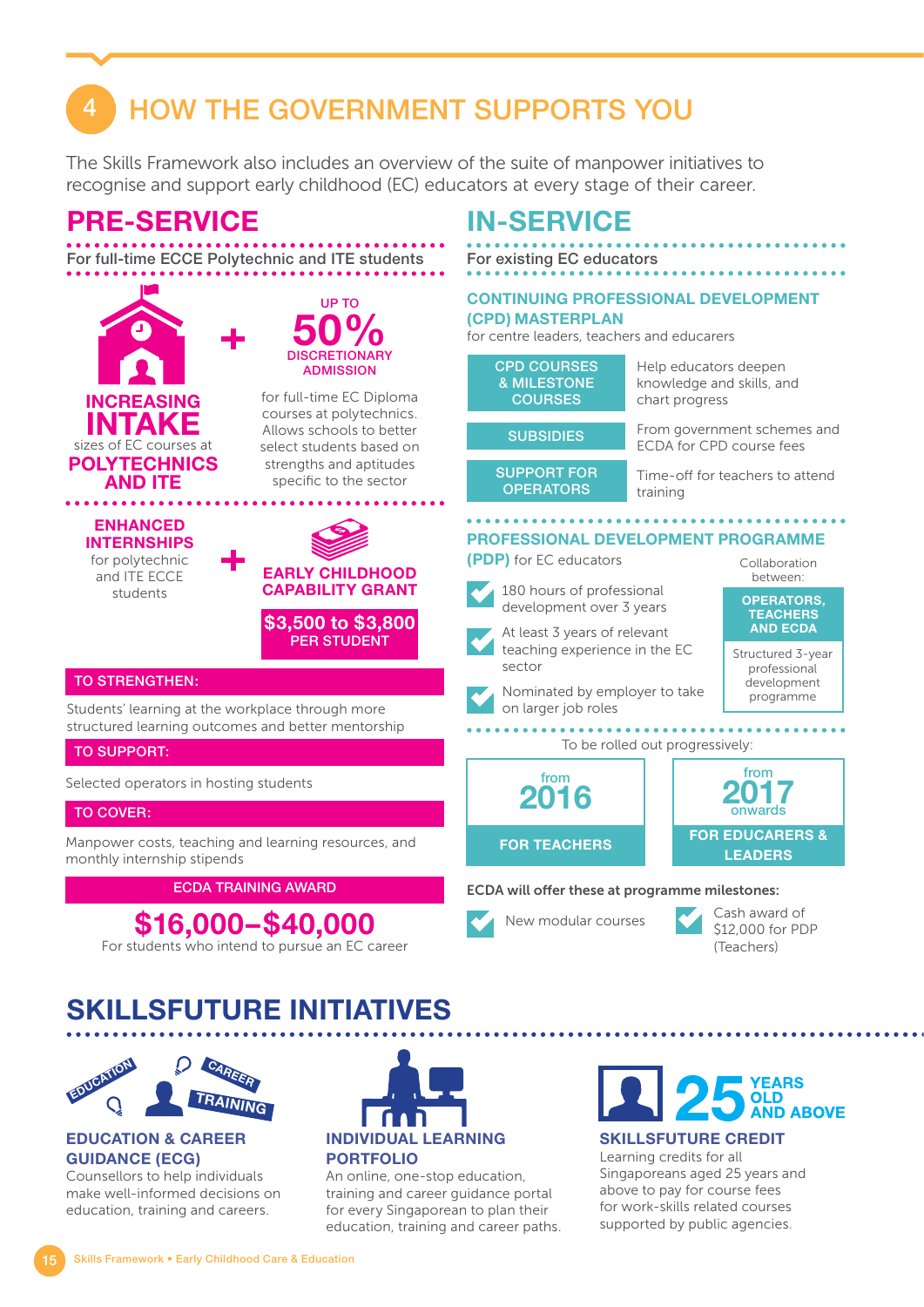This is testament to the government's commitment to attract, retain and develop talent, as well as uplift the quality of the Early Childhood Care and Education (ECCE) sector.

### **ECDA SCHOLARSHIPS, TEACHING AWARDS &**

**SPONSORSHIPS** to upgrade to a higher professional qualification





.............................

Learning Resource Allowances

### **CONTINUING EDUCATION & TRAINING DIPLOMA** in ECCE at Polytechnics

New pathway for educators with Certificate in ECCE or Higher NITEC in EC

 $\rightarrow$  Greater opportunities for upgrading

Recognition of prior learning and on-the-job competencies

**►** Complete course in a shorter duration

### **ENCOURAGE CAREER PROGRESSION & SKILLS DEEPENING** through the Skills Framework

Collaboration between ECDA and WDA to develop a structured competency-based career pathway for the ECCE sector

### **ECDA FELLOWS**

- To recognise pinnacle leaders in the sector
- Uplift sector quality
- Create a fraternity of EC educators
- Targeted at centre leaders/senior centre leaders and lead teachers/senior lead teachers

Appointed by ECDA, and required to contribute 100 hours of service roles to the sector a year, in addition to their current employment

Annual Service Recognition Allowance of \$9,000 upon completion of their responsibilities



# **MID-CAREER**

For back-to-work individuals and career switchers



#### **RESKILLING FOR JOBS – WORK TRIAL**

Provides initial working experience Training allowance and incentives upon completion of programme and staying on in the sector

### **PROFESSIONAL CONVERSION PROGRAMME** for Teachers

**PLACE-AND-TRAIN PROGRAMME** for Educarers



 $\blacktriangleright$  To allow mid-career individuals to attain professional qualifications

**10–18 MONTHS** Individuals will receive course sponsorship and monthly salary during the duration of the programme

## **RELIEF STAFF PROGRAMME (RSP)**

To equip relief staff with skills to carry out routine care duties and non-structured activities



developed by SEED Institute, in consultation with WDA and ECDA



90% of course fees

**Training ALLOWANCE** up to **\$360**



### **SKILLSFUTURE MID-CAREER ENHANCED SUBSIDY**

All Singaporeans aged 40 years and above to receive a minimum of 90% course subsidy for MOE-funded and WDA-supported courses.



### **SKILLSFUTURE STUDY AWARD FOR EARLY CHILDHOOD SECTOR**

A bond-free, \$5,000 monetary award that supports experienced EC educators to deepen their skills and prepare them to take on larger job roles in the sector. All EC educators accepted into the Advanced Diploma in Early Childhood Leadership (ADECL) may apply for this award.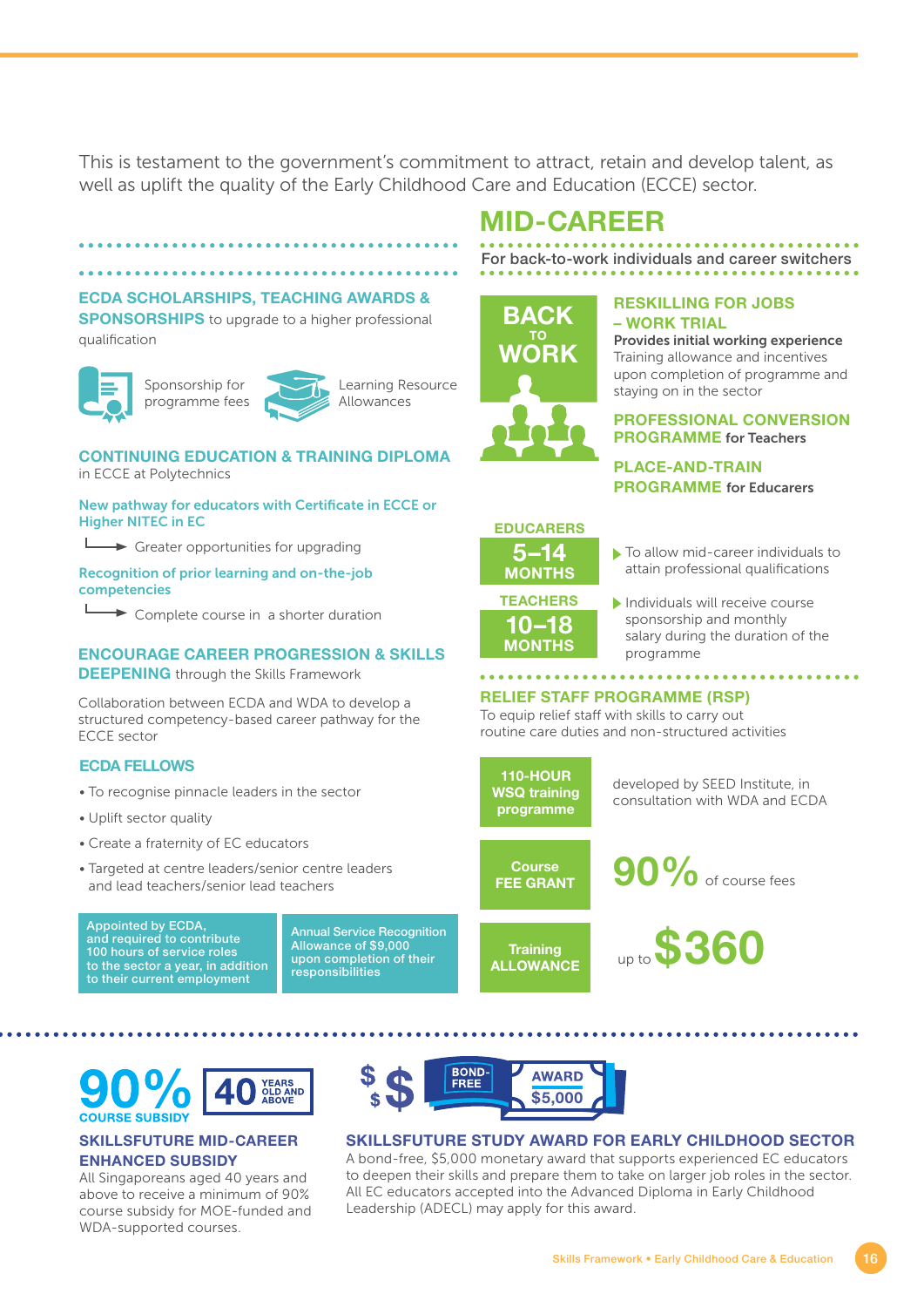# 5 WHAT'S NEXT FOR YOU

## THEIR LIFELONG JOURNEY OF DISCOVERY BEGINS WITH YOU

You have read the real life experiences of EC educators enjoying a fulfilling career and making a difference in many children's lives. Now, you too can take the next step to make that difference!

## For Aspiring EC Educators

This is how you can use the Skills Framework for ECCE to find out more about a career in ECCE:

## Refer to Skills Framework for ECCE: A Guide On Occupations & Skills

Understand the prospects of the sector, job opportunities and career pathways

Most importantly, consider if you have the right attributes to be an EC educator

## Refer to Skills Framework for ECCE: A Guide On Occupations & Skills (Skills Map)

Understand skills required for an occupation in the ECCE sector

Identify relevant early childhood training programmes to become a qualified EC educator

Embark on your career as an EC educator!

## For In-service EC Educators

This is how you can use the Skills Framework for ECCE to chart your career:

## Refer to Skills Framework for ECCE: A Guide on Occupations and Skills (Skills Map) and SkillsFuture Website (Skills Standards)

Identify the skills that you are lacking in your current or next occupational role

## Refer to Skills Framework for ECCE: A Guide on Occupations and Skills (Skills Map)

 $\overline{\phantom{a}}$ 

Identify relevant training programmes to bridge the learning gaps

## Refer to Skills Framework for ECCE: A Guide On Occupations & Skills

Plan for vertical career progression within the track that you are currently in, or lateral career moves across the tracks

So, wait no more. Visit www.ecda.gov.sg/eccareers and www.wda.gov.sg today!

*For more information on the Skills Framework for ECCE, please visit www.skillsfuture.sg/skills-framework/ecce.*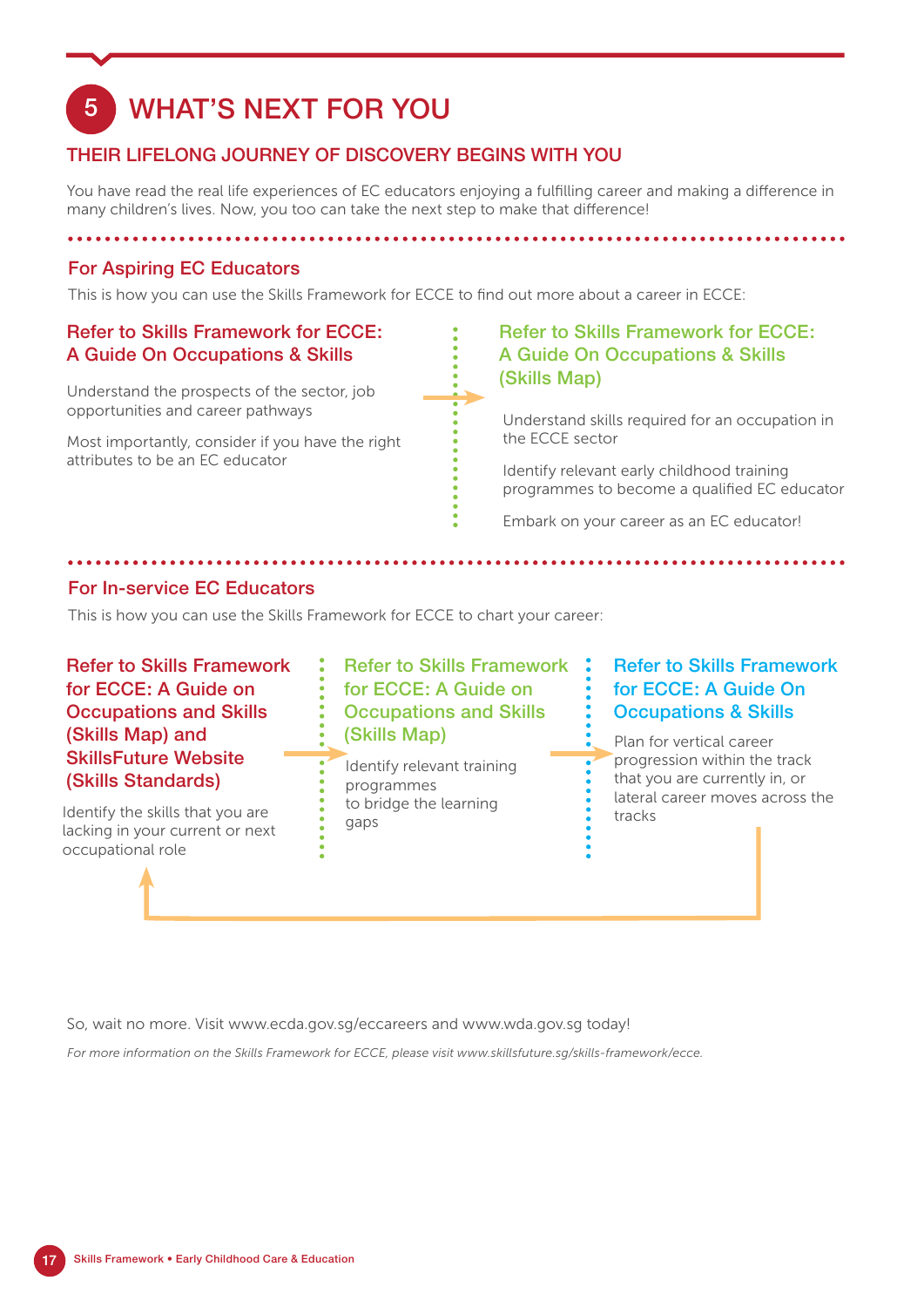

## ECCE Career Entry Criteria & Information

| <b>Track</b>    | <b>Age Group</b><br>of Children | Occupation                                       | <b>Early Childhood Courses</b>                                                                                                                                                                                                                                                                                            | <b>Course Minimum Entry Requirements</b>                                                                                                                                                                                                                                                                                                                     |
|-----------------|---------------------------------|--------------------------------------------------|---------------------------------------------------------------------------------------------------------------------------------------------------------------------------------------------------------------------------------------------------------------------------------------------------------------------------|--------------------------------------------------------------------------------------------------------------------------------------------------------------------------------------------------------------------------------------------------------------------------------------------------------------------------------------------------------------|
| <b>Educarer</b> | 2 months<br>to 3 years          | Infant/<br><b>Toddler</b><br>Educarer            | <b>WSQ Advanced</b><br>Certificate in<br><b>Early Years (ACEY)</b>                                                                                                                                                                                                                                                        | Minimum Secondary 4 education or<br>completed 10 years of formal education                                                                                                                                                                                                                                                                                   |
|                 |                                 |                                                  |                                                                                                                                                                                                                                                                                                                           | At least average SOA 5 in the Workplace<br>Literacy (WPL) series, including SOA 5 for<br><b>WPL (Written)</b>                                                                                                                                                                                                                                                |
|                 | 18 months<br>to 4 years         | <b>Beginning</b><br>Educarer                     | <b>Higher Nitec in Early</b><br>Childhood/WSQ<br><b>Advanced Certificate in</b><br><b>Early Childhood Care and</b><br><b>Education (ACECCE)</b>                                                                                                                                                                           | Minimum 3 GCE 'O' level credits including<br>a credit (at least C6) in EL1 OR English<br><b>Language Acceptable Alternatives</b>                                                                                                                                                                                                                             |
| <b>Teacher</b>  | 4 to 6 years <sup>2</sup>       | <b>Beginning</b><br>Pre-school<br><b>Teacher</b> | Diploma in Early<br><b>Childhood Care and</b><br><b>Education in Teaching</b><br>(DECCE-T) / WSQ<br>Professional Diploma in<br>Early Childhood Care &<br><b>Education (PDECCE)</b>                                                                                                                                        | Minimum 5 GCE 'O' level credits, including<br>a credit (at least C6) in EL1 OR English<br><b>Language Acceptable Alternatives</b>                                                                                                                                                                                                                            |
|                 |                                 |                                                  | <b>WSQ Professional</b><br>Diploma in Early<br>Childhood Care &<br><b>Education - Childcare</b><br>(PDECCE-CC) or WSQ<br>Professional Diploma in<br>Early Childhood Care &<br><b>Education - Kindergarten</b><br>Teaching (PDECCE-KT) /<br>Diploma (Conversion) in<br>Kindergarten Education -<br><b>Teaching (NVKET)</b> | 3-year polytechnic diploma with at least<br>a credit in GCE 'O' level English as a first<br>language (EL1)OR English Language<br><b>Acceptable Alternatives</b>                                                                                                                                                                                              |
|                 |                                 |                                                  |                                                                                                                                                                                                                                                                                                                           | <b>OR</b>                                                                                                                                                                                                                                                                                                                                                    |
|                 |                                 |                                                  |                                                                                                                                                                                                                                                                                                                           | State-recognised university degree where the<br>medium of instruction is English                                                                                                                                                                                                                                                                             |
| Leader          |                                 | Lead<br><b>Teacher</b>                           | <b>Advanced Diploma in</b><br><b>Early Childhood</b><br>Teaching & Learning<br>(ADECT)                                                                                                                                                                                                                                    | • Be ECDA-certified as a Level 2 pre-school<br>teacher<br>• Have completed an ECDA-recognised<br>diploma in early childhood care and<br>education<br>• Have at least 3 years of trained teaching<br>experience                                                                                                                                               |
|                 |                                 | Centre<br>Leader                                 | <b>Advanced Diploma in</b><br><b>Early Childhood</b><br>Leadership (ADECL)                                                                                                                                                                                                                                                | • Be ECDA-certified as a Level 2 pre-school<br>teacher<br>• Have completed an ECDA-recognised<br>diploma in early childhood care and<br>education<br>• Have met the competency level for Senior<br>Pre-school Teacher (with reference to the<br><b>Skills Map)</b><br>• Have completed the pre-requisite core<br>course(s) as identified and offered by ECDA |

<sup>1</sup>WPL refers to the Workplace Literacy series, part of the Employability Skills Workforce Skills Qualifications (ES WSQ). SOA refers to the Statement of Attainment awarded for the completion of a WSQ module. For more information on WSQ, please visit www.wda.gov.sg.

<sup>2</sup>Educators with a Diploma in Early Childhood Care and Education (Teaching), or equivalent, will be able to work with children aged 18 months to 6 years. The Teacher Track and<br>related job roles are specific to educators c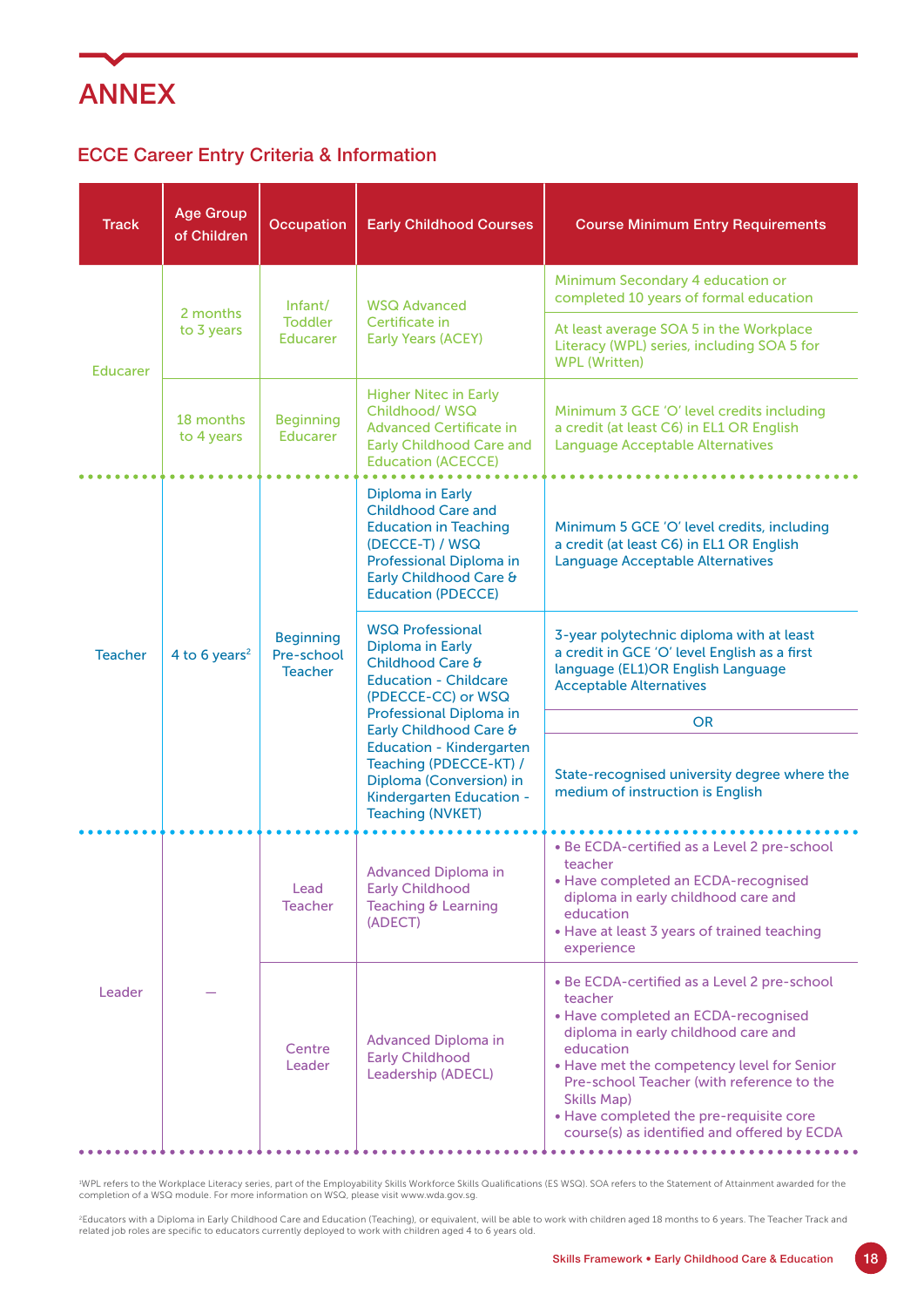The Skills Framework for Early Childhood Care and Education was developed jointly by ECDA and WDA, and made possible with the commitment and support from many key sector partners.



ECDA is the regulatory and development authority for the early childhood sector in Singapore. It oversees key aspects of children's development below the age of 7, across both kindergartens and child care centres.



WDA works with employers, industry associations, the Union and training organisations to help the Singapore's workforce advance in their careers and lives. It develops and strengthens skills-based training for adults.

### Special thanks to the following organisations for their support in the development of the Skills Framework for Early Childhood Care and Education, and active participation in the validation process:

| Agape Little Uni                                                 | Learning Vision @ Work Pte Ltd                                  | <b>SEED Institute</b>                                                 |
|------------------------------------------------------------------|-----------------------------------------------------------------|-----------------------------------------------------------------------|
| Association for Early Childhood<br>Educators (Singapore) (AECES) | Living Sanctuary Kindergarten                                   | Skool4Kidz Pte Ltd                                                    |
| Asian International College                                      | Ministry of Education, Pre-School<br>Education Branch (MOE PEB) | Singapore Polytechnic                                                 |
| Busy Bees - Odyssey<br>the Global Pre-school                     | MOE Kindergarten                                                | St James' Church Kindergarten                                         |
| <b>Education Services Union</b>                                  | My First Skool                                                  | Temasek Polytechnic                                                   |
| EtonHouse Pre-School Pte Ltd                                     | MY World Pre-school Ltd                                         | The Acorn Child Care                                                  |
| Far Eastern Kindergarten                                         | Ngee Ann Polytechnic                                            | The Association of Early<br>Childhood & Training Services<br>(ASSETS) |
| Institute of Technical Education                                 | <b>NTUC First Campus</b><br>Co-operative Ltd                    | The Caterpillar's Cove Child<br>Development and Study Centre          |
| Kinderland Pre-school                                            | PAP Community Foundation                                        | The Little Skool-House<br>International                               |
| KLC International Institute                                      | Ramakrishna Mission<br>Sarada Kindergarten                      | SIM University (UniSIM)                                               |